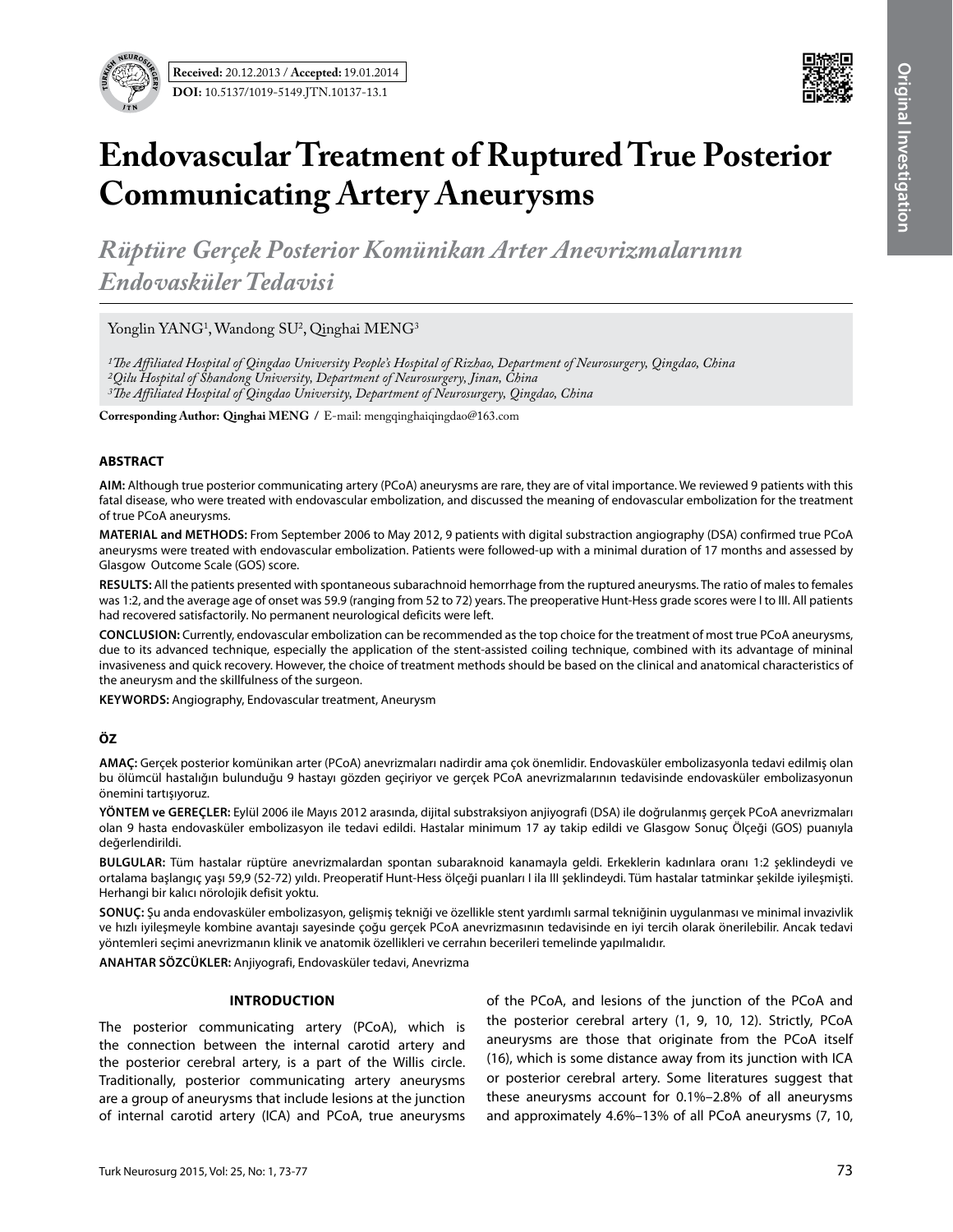13, 14, 15). However, the precise incidence of true posterior communicating artery aneurysms remains unclear and is underestimated, because some patients die immediately after severe subarachnoid hemorrhage (SAH). These patients are not included in the statistical analysis. In addition, some patients are misdiagnosed. The posterior communicating artery gives birth to many important branches supplying the optic chiasm, oculomotor nerves, ventral thalamus, mammillary body, tuber cinereum, hypothalamus, and internal capsule. The true PCoA aneurysms can have a space-occupying effect and rupture, causing damage to the surrounding tissues and thus endangering the life of the patient, and proper treatment is therefore necessary (8, 11). Microsurgery and endovascular treatment can be chosen. The present study described the endovascular treatment of 9 patients with ruptured true PCoA aneurysms.

#### **Patients and methods**

From September 2006 to May 2012, nine patients with true PCoA aneurysms were admitted to People's Hospital of Rizhao. Clinical presentation, serial radiological imaging, diagnosis, management, and outcomes of these patients were analyzed.

All patients had computerized tomography (CT) scans and digital subtraction angiography (DSA). According to the patients' clinical condition and imaging results, we use endovascular treatment to treat the patients. Before operation, all patients must be given general anesthesia. They were examined by 3D-DSA angiography. A suitable working angle was chosen and this angle could reveal the internal carotid artery, posterior communicating artery and the body, neck and diameter of aneurysm well. The microcatheter tip was molded well and then the microcatheter was placed in the aneurysm. A proper spring coil was chosen to basket, occlusion, until aneurysm was not developing.

Post-surgical follow-up was evaluated by the Glasgow Outcome Scale (GOS) score. Clinical data and management results are listed in Table I.

#### **Results**

#### *Clinical Finding*

Initial symptom of all patients was a sudden headache. One case exhibited gait instability. Four patients had a history of hypertension, but no patient had a history of head trauma. All patients suffered SAH. According to the Hunt and Hess grade, eight patients were I–II grade and one was III grade. The ratio of male and female patients with true PCoA aneurysms was 1:2, and the patients were between 52 and 72 years old (average age: 59.9).

#### *Radiological Findings*

Based on the results of the CT scans, all patients presented with SAH of a ruptured aneurysm. Five of the 9 lesions were located on the right side and four on the left side. The neck of the aneurysms ranged from 3 to 7 mm in length, and the aneurysm diameter ranged from 6 to 11 mm in length.

All patients had a fetal posterior cerebral artery. Seven aneurysms originated from the part, which was 2~3 mm away from the junction of the ICA. One aneurysm was located in the middle portion of the posterior communicating artery. One aneurysm was proximal to the posterior cerebral artery.

#### *Endovascular Treatment*

Seven aneurysms of our cases were completely embolized, and 2 cases were embolized about 95%. Eight cases were treated solely by coil embolization (Figure 1A-C; 2A-D). One case was treated by stent-assisted coiling techniques.

#### *Clinical Outcomes*

Successful endovascular treatment was carried out in 9 patients and there were no complications or neurological deficits observed during or after treatment. Follow-up examinations revealed a GOS score of 5 in all patients. Stentassisted coiling was used in one patient with a wide-necked aneurysm.

### **Discussion**

Like other cerebral aneurysms, the definitive cause of the true PCoA aneurysms remains unknown. Some factors, such as hypertension, arteriosclerosis, intrinsic disorders of the vessel wall, contraceptive use, and trauma can predispose to true PCoA aneurysms. Several studies have reported that PCoA and anterior communicating artery aneurysms are more prone to rupture than aneurysms in other parts (2, 3, 4, 5). In the analysis of the available information from the included case reports and case series, 44 of 49 (89.8%) "true" PCoA aneurysms were ruptured, demonstrating that true posterior communicating artery aneurysms are more prone to rupture (6, 14).

A good understanding of the location and configuration of the aneurysm neck is very important in the successful treatment of these lesions, so it is necessary to classify "true" PCoA aneurysms and make an accurate localizing diagnosis. According to the aneurysm location, true PCoA aneurysms can be divided into 3 parts:  $\mathbb D$  aneurysm proximal to the posterior cerebral artery, which is 2~3 mm away from the junction of the ICA;  $\oslash$  aneurysm located in the middle portion of the posterior communicating artery;  $\mathcal D$  aneurysm distal to the junction of the ICA: aneurysms are proximal to the posterior cerebral artery. Seven aneurysms of our cases originated from the first part, one aneurysm originated from the second part, and one aneurysm originated from the last part.

Anatomical specificity of true PCoA aneurysms determines the special characteristics of the treatment. We found that the homopleural posterior cerebral artery of these aneurysms was almost fetal type. It is necessary to protect the patency of the posterior communicating artery. Otherwise, there will be disastrous consequences. According to the patient's clinical condition and imaging results, microsurgery or an endovascular approach can be chosen. The embolization technique has many individual characteristics based on the size of the aneurysms' neck.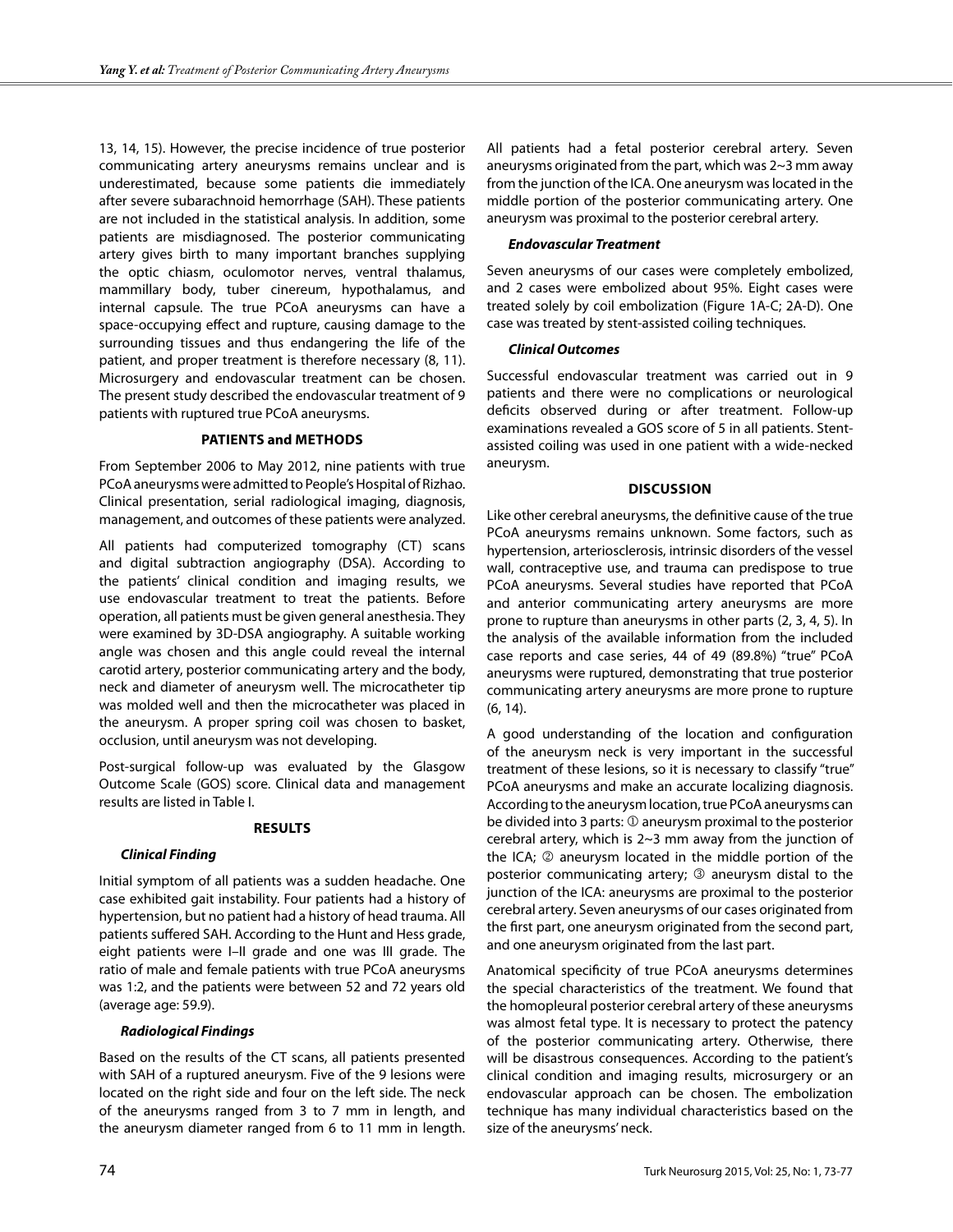| no.            | Patient   Sex/age  <br>(years) | <b>Location</b> | <b>Presentation   H-H</b> |               | Illrd nerve<br><b>Paralysis</b> | <b>Treatment</b>       | Angiographic Follow-up<br>outcome | (months) | <b>GOS</b> |
|----------------|--------------------------------|-----------------|---------------------------|---------------|---------------------------------|------------------------|-----------------------------------|----------|------------|
|                | M/52                           | R/PCoA          | <b>SAH</b>                |               | $+$                             | endovascular treatment | Complete                          | 18       | 5          |
| $\overline{2}$ | F/53                           | L/PCoA          | <b>SAH</b>                | $\mathbf{H}$  | $+$                             | endovascular treatment | Complete                          | 20       | 5          |
| 3              | F/53                           | R/PCoA          | <b>SAH</b>                | Ш             | $\overline{\phantom{a}}$        | endovascular treatment | Complete                          | 19       | 5          |
| $\overline{4}$ | M/59                           | R/PCoA          | <b>SAH</b>                | Ш             | $\overline{\phantom{a}}$        | endovascular treatment | Complete                          | 25       | 5          |
| 5              | M/60                           | L/PCoA          | <b>SAH</b>                |               | $\overline{\phantom{0}}$        | endovascular treatment | Complete                          | 17       | 5          |
| 6              | F/62                           | L/PCoA          | <b>SAH</b>                |               | $+$                             | endovascular treatment | nearly<br>Complete                | 22       | 5          |
| 7              | F/63                           | L/PCoA          | <b>SAH</b>                |               | $+$                             | endovascular treatment | Complete                          | 23       | 5          |
| 8              | F/65                           | R/PCoA          | <b>SAH</b>                | $\mathsf{II}$ | $\blacksquare$                  | endovascular treatment | nearly<br>Complete                | 26       | 5          |
| 9              | F/72                           | L/PCoA          | <b>SAH</b>                |               |                                 | endovascular treatment | Complete                          | 22       | 5          |

**Table I:** Details of 9 Patients who Suffered True Posterior Communicating Artery Aneurysms

GOS = Glasgow outcome scale score, H-H = Hunt and Hess score, R= right, L = left, PCoA = posterior communicating artery, SAH = subarachnoid hemorrhage



**Figure 1:** Patient 1. **A)** Axial CT scan showing a subarachnoid hemorrhage. **B)** (Oblique view) angiograms showing one true posterior communicating artery aneurysms. **C)** (Oblique view) showing the tip of the micro-catheter or micro-guidewire we made single curved and used six coils for the embolization.

Most narrow-necked aneurysms can be treated solely by coil embolization, with no need of dual-catheter technique or stent implantation. According to our experience, it was sufficient for the tip of the micro-catheter or micro-guidewire to be single curved. Before arriving the aneurysm, it must pass through the internal carotid artery-posterior communicating artery and thus the supporting point lied within the posterior communicating artery. Of course, there were a few cases in which complicated multi-curves were needed. Contrarily, during the procedure of conventional coil embolization of internal carotid-posterior communicating aneurysms, the tip of the micro-catheter or micro-guidewire often needs to be multi-curved into a complex shape, with few cases single curved. This time the micro-catheter or micro-guidewire passes through only the internal carotid artery before arriving at the aneurysms, so the supporting point in such cases is within the internal carotid artery.

The embolization of wide-necked aneurysm is more complex, and the adoption of operative strategies largely depended on the preference and skill level of the doctor. In our experience, the double catheter and/or stent-assisted coiling techniques were optional and mandatory for relative and absolute widenecked aneurysms respectively. It is difficult to choose an appropriate path of intervention for wide-necked aneurysms of the posterior communicating artery, as the patency of surrounding arteries might vary hugely. In our experience, the ipsilateral internal carotid arteries were in good condition in most patients, and the guidewire or catheter could pass smoothly through the internal carotid artery and posterior and arrive at the aneurysms. For cases in which it was difficult to pass the guidewire or catheter through the ipsilateral internal carotid arteries due to stenosis or atherosclerotic plaque, there are two alternative pathways. One is the vertebral-basilar-posterior cerebral artery pathway, and if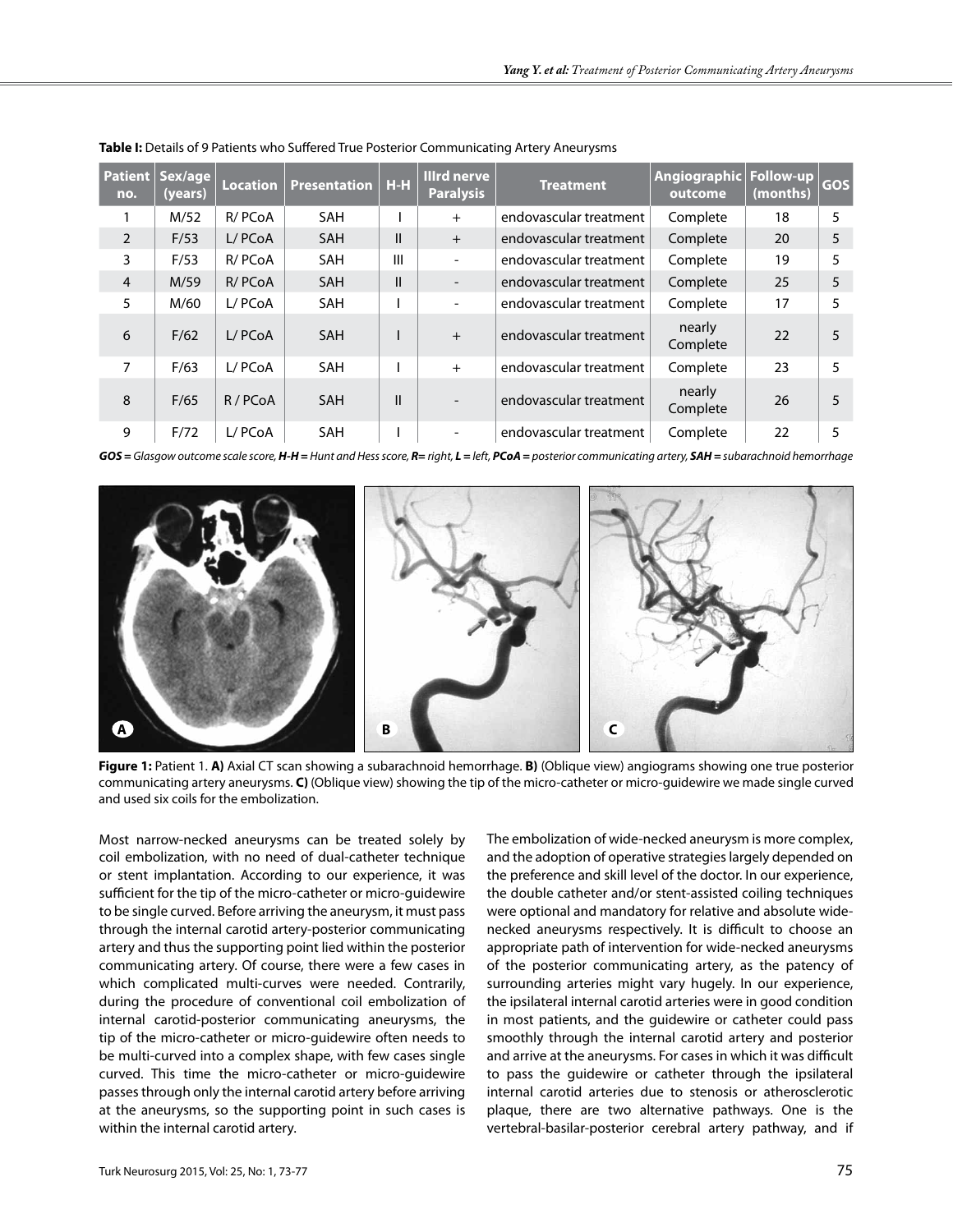

**Figure 2:** Patient 2. **A)** Axial CT scan showing a subarachnoid hemorrhage. **B)** (lateral view) angiograms showing that the big arrow was one true posterior communicating artery aneurysm (the little arrow was a vascular tortuosity); **C)** (3D-DSA) showing the relationship between true posterior communicating artery aneurysms and peripheral vessels. **D)** showing the tip of the micro-catheter or microguidewire we made multicurved and used four coils for the embolization.

its patency permits, this path can lead to aneurysms of the posterior communicating artery, and even the ipsilateral internal carotid artery for stent implantation. The other is the contralateral internal carotid-anterior communicating artery pathway, used when the first pathway was hard to pass through. The stent can be sent to the aneurysm of the posterior communicating artery through the contralateral internal carotid-anterior communicating-ipsilateral internal carotid arteries. But, this path is often difficult to pass the guidewire or catheter to its destination, as there are so many curves. If the above methods are unworkable, microsurgery is a good choice.

#### **Conclusions**

Patients with ruptured true PCoA aneurysms should receive timely treatment because of the high risk of rebleeding and subsequent mortality. Currently, endovascular embolization can be recommended as the top choice for treatment of most true PCoA aneurysms, due to its advanced technique, especially the application of the stent-assisted coiling technique, combined with its advantage of minimal invasiveness and quick recovery. However, the choice of treatment methods

should be based on the clinical and anatomical characteristics of the aneurysm and the skillfulness of the surgeon.

#### **REFERENCES**

- 1. Akimura T, Abiko S, Ito H: True posterior communicating artery aneurysm. Acta Neurol Scand 84:207-209, 1991
- 2. Asari S, Ohmoto T: Natural history and risk factors of unruptured cerebral aneurysms. Clin Neurol Neurosurg 95:205-214, 1993
- 3. Carter BS, Sheth S, Chang E, Sethl M, Ogilvy CS:Epidemiology of the size distribution of intracranial bifurcation aneurysms: Smaller size of distal aneurysms and increasing size of unruptured aneurysms with age. Neurosurgery 58:217-223, 2006
- 4. Forget TR Jr, Benitez R, Veznedaroglu E, Sharan A, Mitchell W, Silva M, Rosenwasser RH: A review of size and location of ruptured intracranial aneurysms. Neurosurgery 49:1322- 1325, 2001
- 5. Hademenos GJ, Massoud TF, Turjman F, Sayre JW: Anatomical and morphological factors correlating with rupture of intracranial aneurysms in patients referred for endovascular treatment. Neuroradiology 40:755-760, 1998